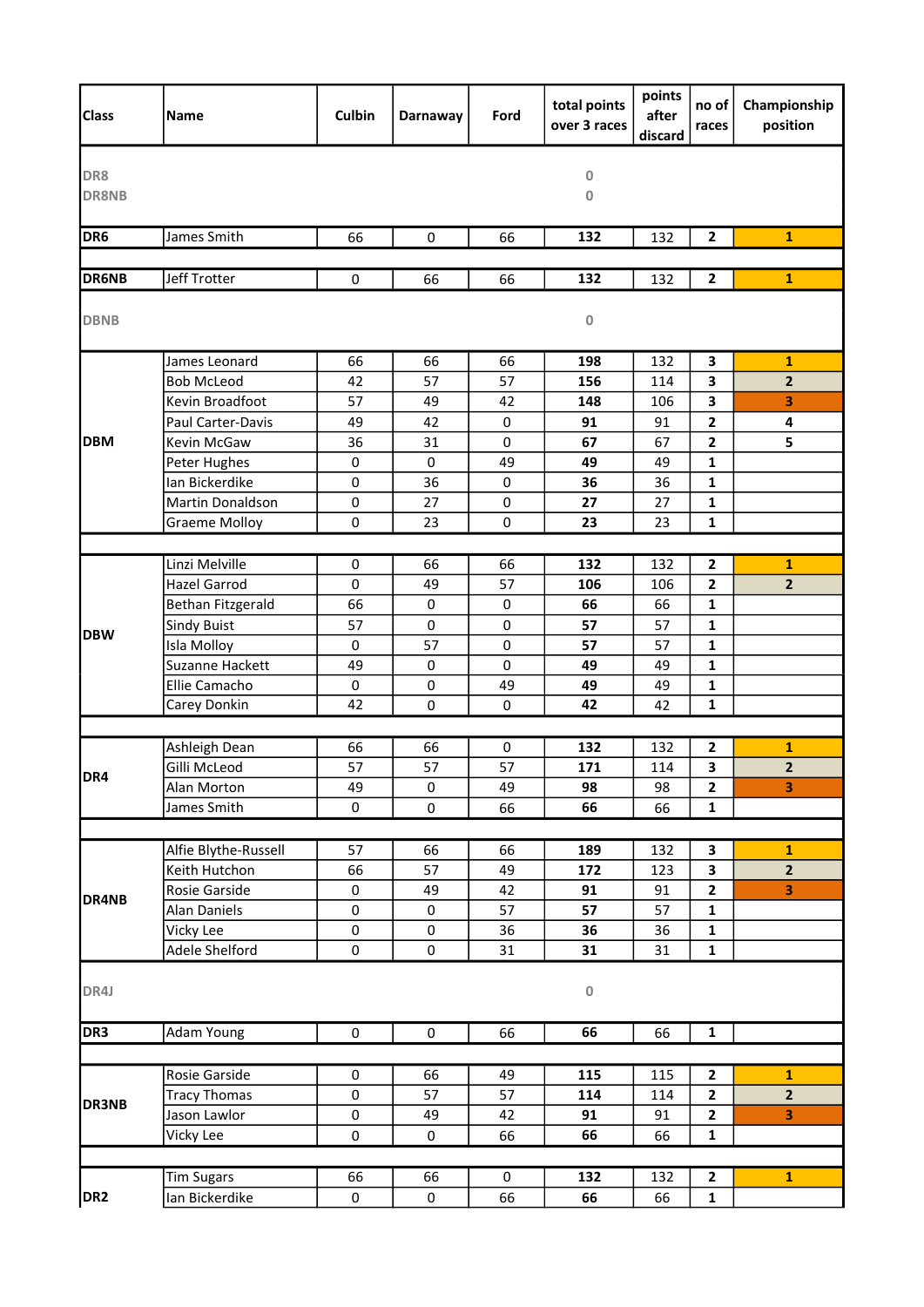| <b>Class</b>     | <b>Name</b>           | <b>Culbin</b>       | Darnaway  | Ford      | total points<br>over 3 races | points<br>after<br>discard | no of<br>races          | Championship<br>position |
|------------------|-----------------------|---------------------|-----------|-----------|------------------------------|----------------------------|-------------------------|--------------------------|
|                  | Rebecca Croft         | 57                  | 0         | 0         | 57                           | 57                         | 1                       |                          |
|                  |                       |                     |           |           |                              |                            |                         |                          |
| DR2NB            | Roddy Milne           | 66                  | 66        | 66        | 198                          | 132                        | 3                       | 1                        |
|                  | <b>Adam Sammells</b>  | 42                  | 49        | 0         | 91                           | 91                         | $\mathbf{2}$            | $\overline{2}$           |
|                  | <b>Mandy Sammells</b> | 36                  | 42        | $\pmb{0}$ | 78                           | 78                         | $\mathbf{2}$            | 3                        |
|                  | Alfie Blythe-Russell  | 57                  | 0         | 0         | 57                           | 57                         | 1                       |                          |
|                  | Jason Lawlor          | 49                  | 0         | 0         | 49                           | 49                         | 1                       |                          |
|                  |                       |                     |           |           |                              |                            |                         |                          |
| <b>DR2NBF</b>    | <b>Adam Sammells</b>  | 0                   | 0         | 66        | 66                           | 66                         | 1                       |                          |
|                  | <b>Mandy Sammells</b> | 0                   | 0         | 57        | 57                           | 57                         | $\mathbf{1}$            |                          |
|                  |                       |                     |           |           |                              |                            |                         |                          |
|                  | Katherine Bastianelli | 66                  | 49        | 0         | 115                          | 115                        | $\mathbf{2}$            | $\mathbf{1}$             |
|                  | <b>Rosie Garside</b>  | $\pmb{0}$           | 42        | 49        | 91                           | 91                         | $\mathbf{2}$            | $\overline{2}$           |
|                  | Louise Mitchell       | $\pmb{0}$           | 66        | $\pmb{0}$ | 66                           | 66                         | $\mathbf{1}$            |                          |
| DS <sub>2</sub>  | Ellie Camacho         | 0                   | 0         | 66        | 66                           | 66                         | $\mathbf{1}$            |                          |
|                  | Jennifer Broadfoot    | 57                  | $\pmb{0}$ | $\pmb{0}$ | 57                           | 57                         | 1                       |                          |
|                  | Peter Hughes          | $\pmb{0}$           | 57        | 0         | 57                           | 57                         | $\mathbf 1$             |                          |
|                  | James Leonard         | $\mathbf 0$         | 0         | 57        | 57                           | 57                         | $\mathbf{1}$            |                          |
| <b>DS2NB</b>     |                       |                     |           |           | 0                            |                            |                         |                          |
| DS1              | Yvonne Marsay         | 66                  | 0         | 57        | 123                          | 123                        | $\mathbf{2}$            | $\mathbf{1}$             |
|                  | Jennifer Boradfoot    | $\mathbf 0$         | 0         | 66        | 66                           | 66                         | 1                       |                          |
|                  |                       |                     |           |           |                              |                            |                         |                          |
|                  | Nicola McGaw          | 57                  | 66        | 0         | 123                          | 123                        | $\overline{2}$          | $\mathbf{1}$             |
| DS1NB            | Jason Lawlor          | 66                  | 0         | 0         | 66                           | 66                         | 1                       |                          |
|                  | Roddy Milne           | $\mathbf 0$         | 0         | 66        | 66                           | 66                         | 1                       |                          |
|                  |                       |                     |           |           |                              |                            |                         |                          |
|                  | Jamie Sneddon         | 66                  | 0         | 0         | 66                           | 66                         | $\mathbf{1}$            |                          |
| DCM <sub>2</sub> | George Hart           | 0                   | $\pmb{0}$ | 66        | 66                           | 66                         | $\mathbf{1}$            |                          |
|                  |                       |                     |           |           |                              |                            |                         |                          |
|                  | Carey Donkin          | 66                  | 66        | 66        | 198                          | 132                        | 3                       | $\mathbf{1}$             |
| DCW <sub>2</sub> | Janine Simpson        | $\mathsf{O}\xspace$ | 57        | 0         | 57                           | 57                         | $\mathbf{1}$            |                          |
|                  | Laura Carter Davis    | $\pmb{0}$           | 49        | 0         | 49                           | 49                         | $\mathbf{1}$            |                          |
|                  |                       |                     |           |           |                              |                            |                         |                          |
|                  | Jamie Stevenson       | 66                  | 0         | 66        | 132                          | 132                        | $\overline{\mathbf{2}}$ | $\mathbf{1}$             |
|                  | Kevin Broadfoot       | 49                  | 49        | 49        | 147                          | 98                         | 3                       | $2^{1}$                  |
|                  | Scott McLean          | $\pmb{0}$           | 66        | 0         | 66                           | 66                         | $\mathbf{1}$            |                          |
| <b>DCM</b>       | Jamie Sneddon         | 57                  | 0         | 0         | 57                           | 57                         | $\mathbf{1}$            |                          |
|                  | Brian Keegan          | $\pmb{0}$           | 57        | 0         | 57                           | 57                         | $\mathbf 1$             |                          |
|                  | Peter Hughes          | $\pmb{0}$           | $\pmb{0}$ | 57        | 57                           | 57                         | $\mathbf{1}$            |                          |
|                  |                       |                     |           |           |                              |                            |                         |                          |
|                  | <b>Chantel Clark</b>  | 57                  | 66        | 49        | 172                          | 123                        | 3                       | 1                        |
| <b>DCW</b>       | Susan Fraser          | 66                  | 57        | 0         | 123                          | 123                        | $\overline{\mathbf{2}}$ | $\mathbf{1}$             |
|                  | Carey Donkin          | 36                  | 0         | 57        | 93                           | 93                         | $\mathbf{2}$            | $\overline{2}$           |
|                  | Suzanne Hackett       | 49                  | $\pmb{0}$ | 36        | 85                           | 85                         | $\mathbf{2}$            | 3                        |
|                  | Jennifer Broadfoot    | 31                  | $\pmb{0}$ | 27        | 58                           | 58                         | $\mathbf{2}$            | 4                        |
|                  | Sarah Gillam          | $\pmb{0}$           | $\pmb{0}$ | 66        | 66                           | 66                         | $\mathbf{1}$            |                          |
|                  | Abi Lyall             | $\pmb{0}$           | 49        | 0         | 49                           | 49                         | $\mathbf{1}$            |                          |
|                  | Aneeka Anderson       | 42                  | 0         | 0         | 42                           | 42                         | $\mathbf{1}$            |                          |
|                  | Lynn Smith            | $\pmb{0}$           | $\pmb{0}$ | 42        | 42                           | 42                         | $\mathbf{1}$            |                          |
|                  |                       |                     |           |           |                              |                            |                         |                          |